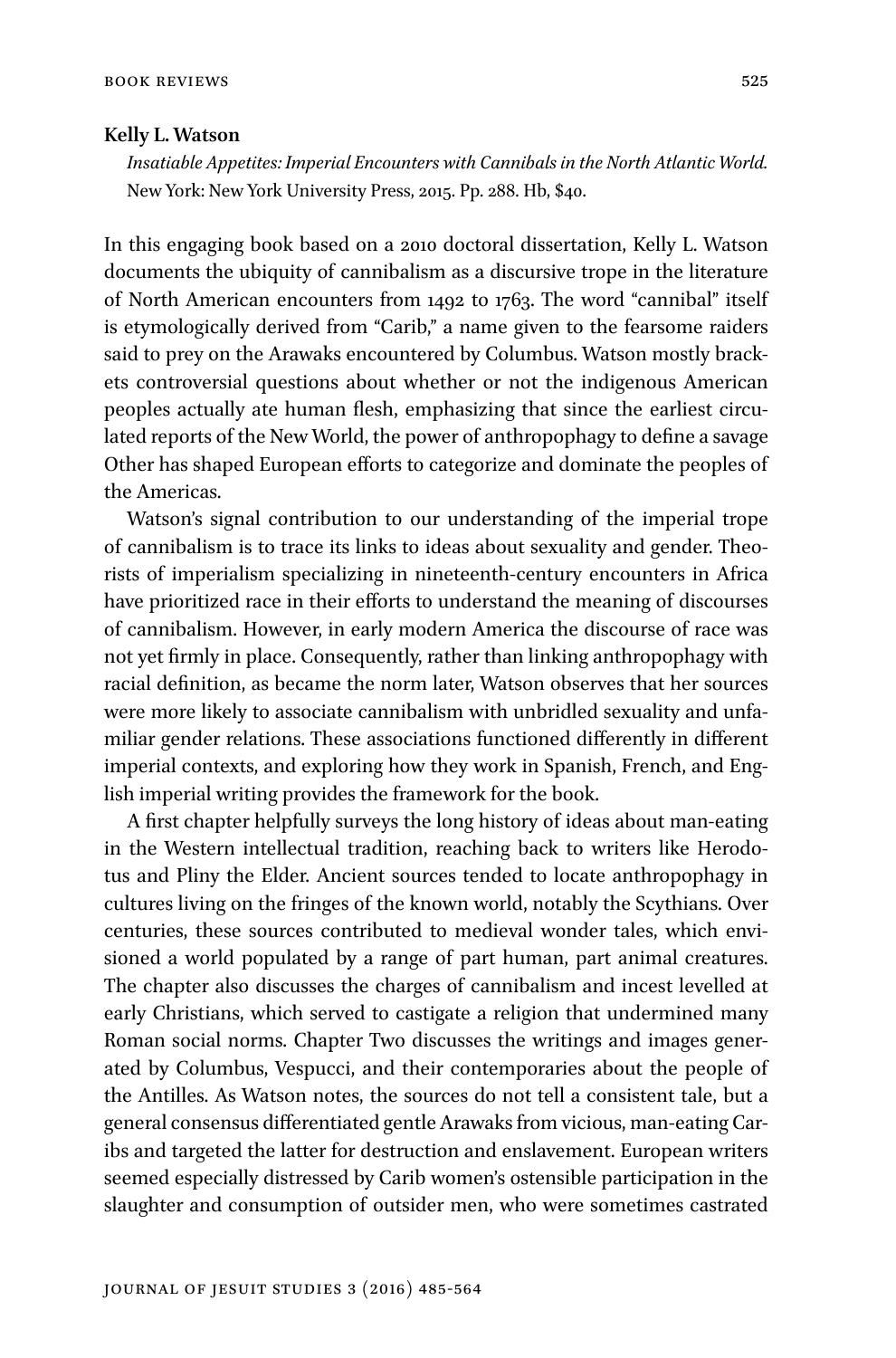Book Reviews

and fattened beforehand; a clearer evocation of threatened European masculinity is hard to imagine. Chapter Three discusses how assumptions about the cannibalistic tendencies of Indians were translated to Mexico and the very different circumstances of the Aztec and the Maya, highly developed urban civilizations that could not be considered savage in the terms applied to Caribs. There, anthropophagy was associated with battlefield rituals and temple practices, firmly in the control of men. Rather than differentiating between groups who did and did not eat human flesh, cannibalism became part of a complex of cultural disorders, many of them sexual, that justified Spaniards' sexual and violent exploitation of native bodies.

Chapter Four turns northward, examining the more than 130 mentions of cannibalism spread throughout the Jesuit *Relations* written from Canada in the seventeenth century. The cannibalism associated primarily with Iroquois practices of war and captivity is an occasion to juxtapose Jesuit and Iroquois ideas about masculinity. Jesuit missionaries, unlike earlier writers, did not make the anthropophagy itself the *sine qua non* of savagery; any human in extreme conditions might fall victim to this urge. For example, the missionaries note with pity that their hosts the Huron were occasionally reduced to corpse-eating by hunger (and they do not say what they themselves ate in these circumstances). It was the exceptional cruelty of Iroquois ritual torture of captives, rather than its dénouement in the eating of human flesh, that signalled depravity and demonic influence. At the same time, Watson notes, both Iroquois and Jesuit cultures embraced physical suffering as an opportunity to demonstrate a specifically masculine, spiritual strength. Stories about the torture and cannibalism of Jesuit missionaries like Jean de Brébeuf stress how Jesuits measured up as both men and Christian martyrs, turning their deaths into opportunities for conversion.

Chapter Five examines the sparser mentions of cannibalism in the English imperial context, notable in particular because Europeans participated. The difficulties of the Jamestown colony in 1609–10, for example, led to tales of men curing their wives like hams. Protestant captivity narratives from the eighteenth century envisioned cannibalism as one of the temptations of going native, from which captives were sometimes redeemed by divine providence. English discourses of cannibalism, Watson suggests, associated it with landscape, a frontier that would yield to English husbandry and masculine virtue.

In any book that embraces a long timeframe and diverse national and linguistic contexts, specialists will note things to quibble about. Watson read several of her sources in translation; she explains the methods she used to check translations in the introduction. The greatest complaint a reader is likely to

526